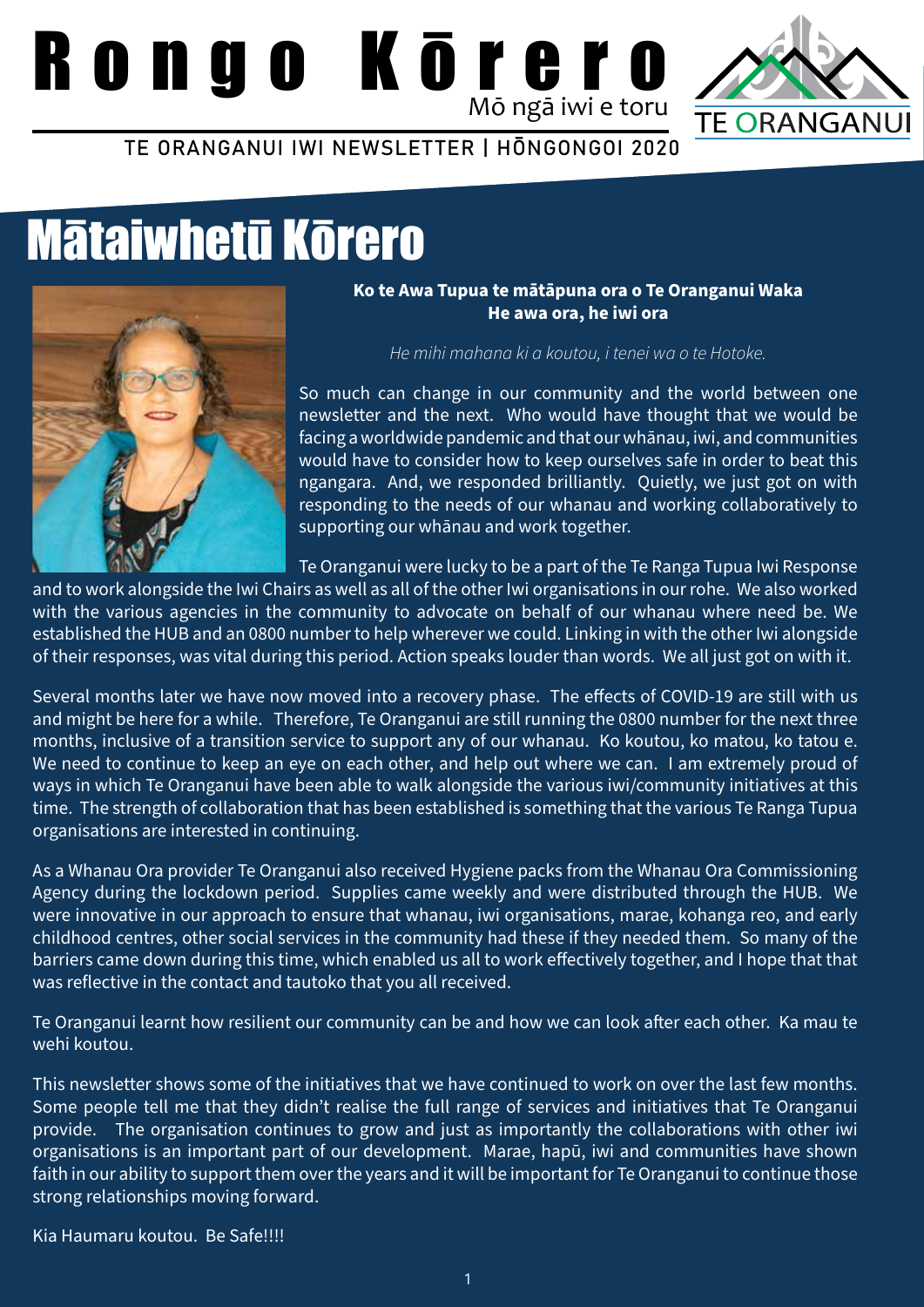

### **TE ORANGANUI RESPONSE TO COVID-19**

2020 was to be a year full of exciting ideas around how Te Oranganui would continue to provide a wholistic whānau ora approach to whānau and community. Events were organised to bring whānau together, plans finalised which would see our kaumatua re-join us for their monthly get together and new kaimahi bought into the fold as part of the organisation's strategic operational improvements. And then came COVID-19

#### In this Issue

Te Oranganui response to COVID-19

Te Oranganui Rebrand

Te Reo o te Rangatahi

Suicide Prevention

Awa Pūoro Ki Te Ao

Bowel Screening & Flu Imms

Te Waipuna Health - Change of Hours

and everything came to a sudden halt in February when this virus entered our country and changed all of our lives.

By the time Aotearoa contracted the very first case of COVID-19 on 28th February the Mātaiwhetū and her team of Kaihautū were busy updating the organisations emergency response and business continuity plans. They also began to discuss the deployment of kaimahi to a potential Response Hub should there be a major outbreak; a function that is neither new or unfamiliar to so many of our kaimahi.

Te Oranganui Kaihautū worked tirelessly to ensure Te Oranganui business could continue and that kaimahi regardless of their position and personal circumstances would be taken care of. The Mātaiwhetū also began meeting and collaborating with the Iwi Leaders of Te Ranga Tupua to ensure we would work together to provide a collective response as Iwi Māori. This collaboration between Te Ranga Tupua and Te Oranganui saw the establishment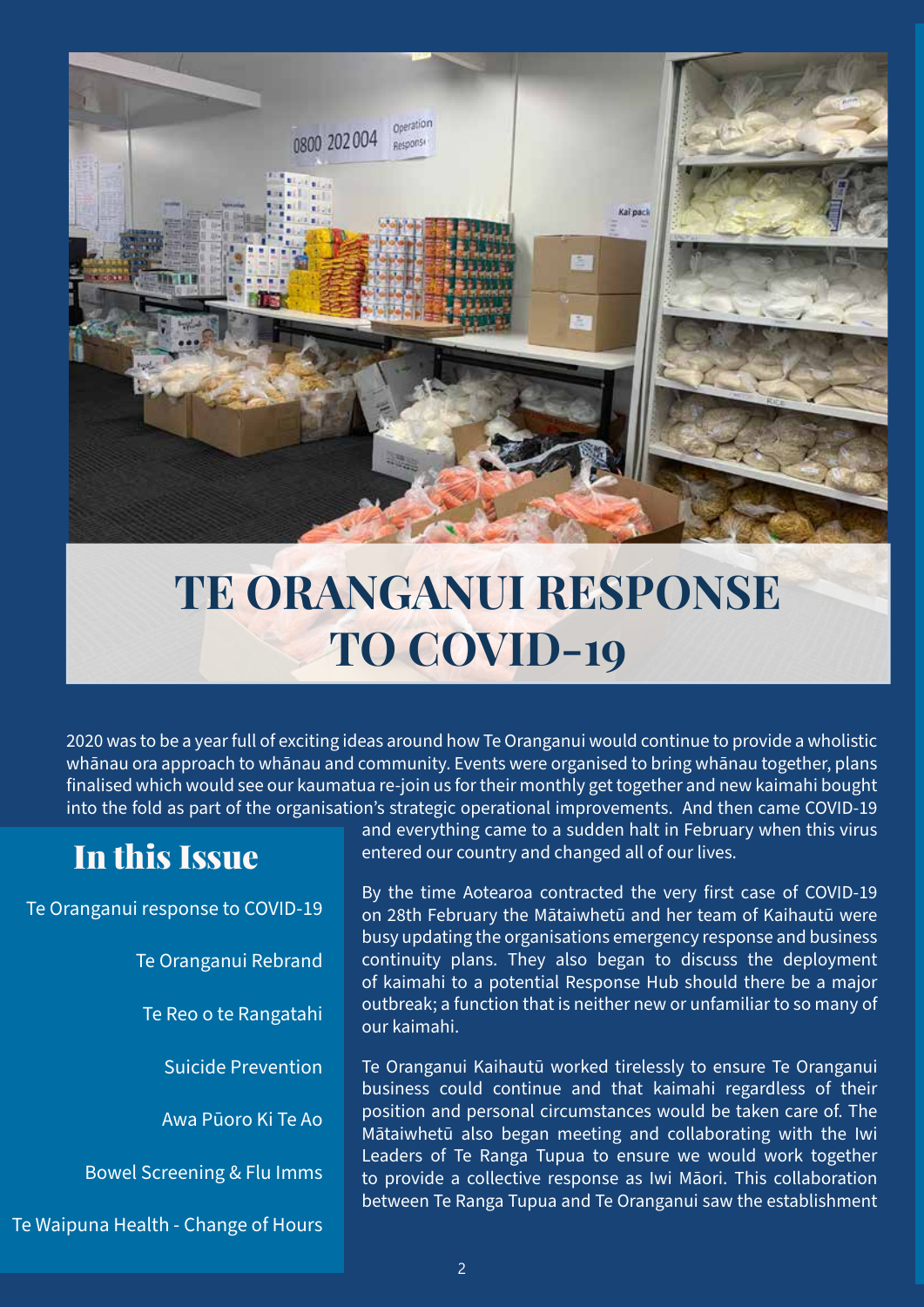of the Te Ranga Tupua Response Hub (TRT Hub).

The TRT Hub started operating on Monday 23rd March and just two days later, Aotearoa moved into Alert Level 4 lockdown for four (4) weeks. The establishment of the TRT Hub saw a number of kaimahi who would usually work in Mental Health, Whānau Ora and Family Start coming together to work in the hub. The mahi varied between receiving calls from the 0800-response number and making check-up calls to our whānau and kaumatua to making and delivering care packages to whānau.

Some Te Oranganui services remained open during the Alert Level 4 lockdown. Te Waipuna Health continued to provide medical services to whānau and support to the CBAC which was based at Te Oranganui. The Waiora Hinengaro team had a skeleton crew onsite who continued to provide the essential services their tangata whaiora required and the Taihāhā team also continued to provide those essential services to whānau with disabilities. Most other kaimahi worked from home whilst juggling the care of their own whānau.

Te Oranganui also worked alongside the Whanganui Regional Health Network, the Whanganui DHB, Taranaki DHB and iwi providers to take healthcare services out to the people with pop-up clinics established in Marton, Waverley, Ratana and Matahiwi. These pop-up clinics offered a range of services including COVID-19 testing, immunisations and general health checks with each being extremely popular in the various communities they went too.

Te Oranganui has proven over many years and through a number of situations that we have an ability to collaborate with other organisations and services and this time was no different. Our team of kaimahi proved again how adaptable they are, working above and beyond the call of duty to provide for our many whānau in need.





*The Te Ranga Tupua Response Hub located at Te Oranganui The NZ Army delivering hygiene packs to Te Oranganui on behalf of the Whānau Ora Commissioning Agency*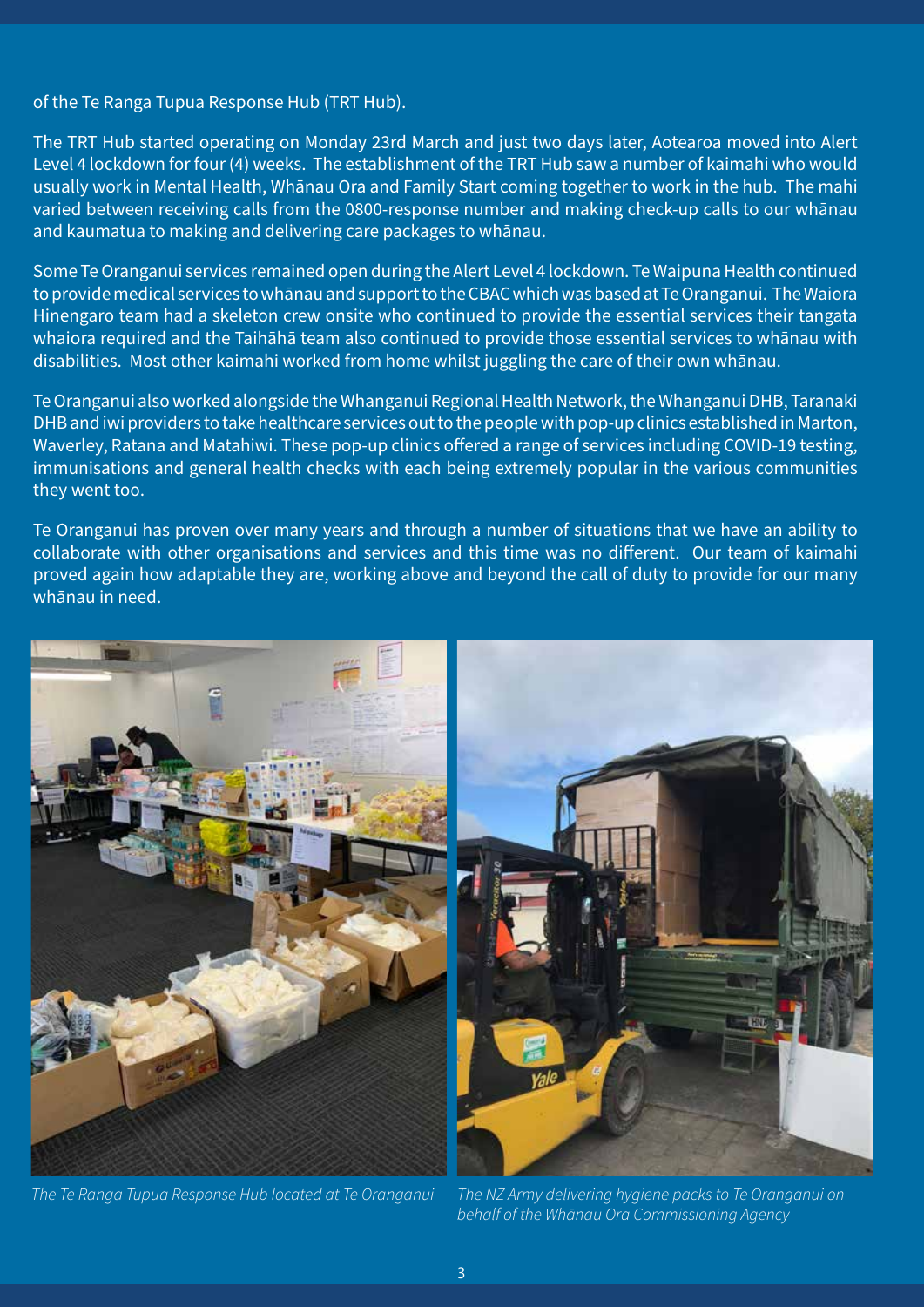### **TE ORANGANUI REBRAND**

Back in December 2019, we reported on the unveiling of the new Te Oranganui tohu; Moko Waiora at our 2019 Hui-a-Tau. Moko Waiora means 'Enduring Legacy' and honours the original Te Oranganui tohu whilst acknowledging the evolution of Te Oranganui which is evidenced by whānau transformation for the past 27 years. Moko Waiora professes that we are striving for more than Hauora, we are striving for Waiora.

In addition to the new tohu, Te Oranganui services and kaimahi position names have been changed as part of a piece of work that Rauru Broughton did which integrates the waka framework to Te Oranganui. This is where the name Mātaiwhetū comes from which means Navigator; someone who is able to look up to the stars and then navigate the waka in the right direction..

The new service names are as follows:

- Te Kei: Office of the CEO
- Te Taituarā: Business Unit
- Te Taihāhā: Disability Support
- Waiora Hinengaro: Mental Health, Addictions & Vocation
- Toiora Whānau: Whānau and Community
- Te Puawai Whānau: Whānau and Tamariki
- Waiora Whānau: Health and Wellbeing



Image: View of the Te Oranganui campus from the Wicksteed Street carpark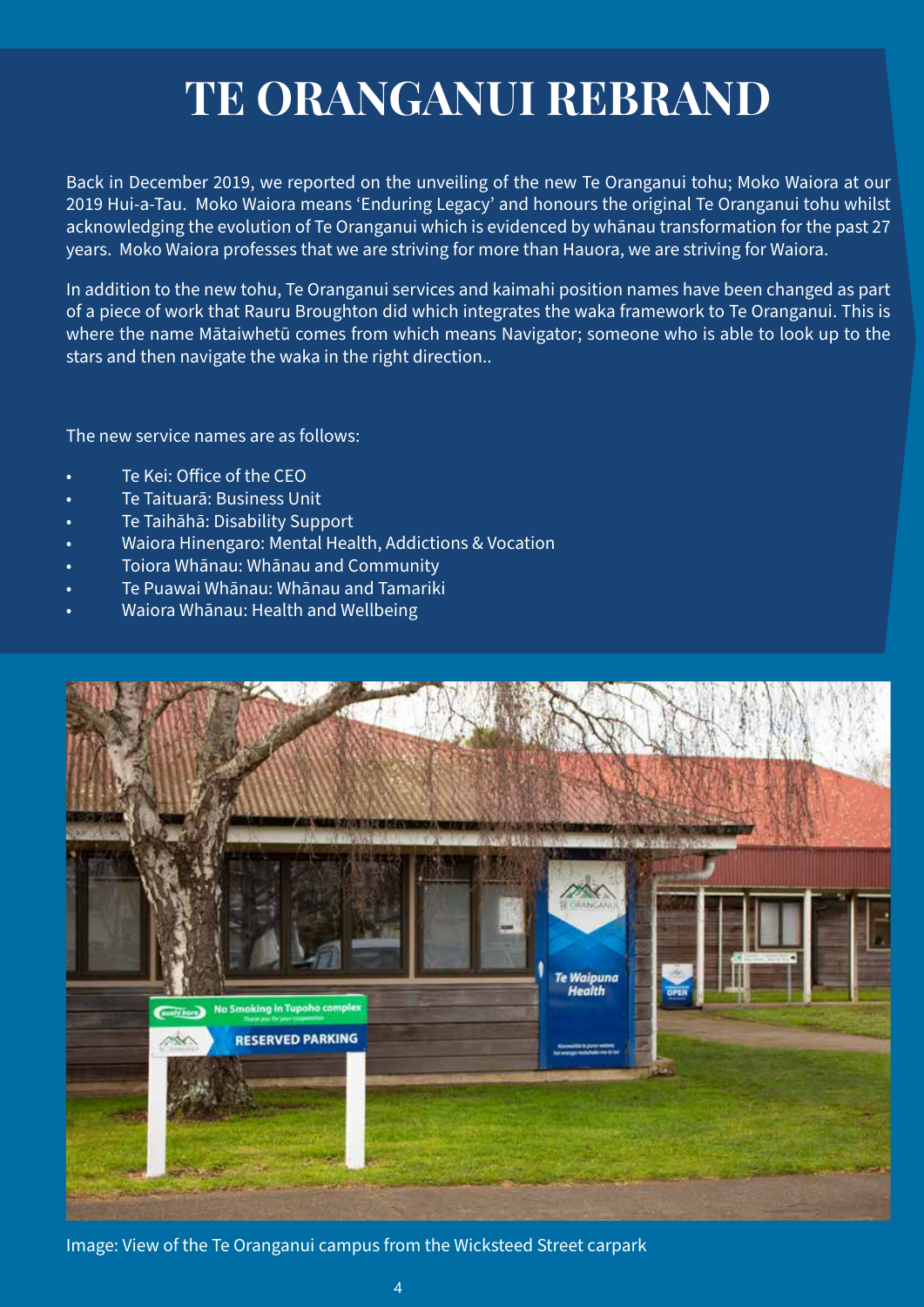• Whakahaumanu Mana Tāne: Whanganui Prison Drug Treatment Programme In addition to the new service names, kaimahi positions are titled as follows:

- Mātaiwhetū: CEO
- Taurima: Personal Assistant to the CEO
- Kaihautū: Manager
- Kaitātaki: Supervisors and Team Leaders
- Kaitūruki: Frontline/support worker and coordinators
- Kaipaneke: Administrators and Receptionists

The kaimahi and services aren't the only ones with new names based on the waka framework with the Board of Trustees now referred to as Tumu Herenga Waka.

In February 2020, Te Oranganui began rolling out the new tohu to the public. The release of the new Te Oranganui website was the first of a number of steps we have taken to introduce Moko Waiora to the world. At Te Oranganui, we are very proud of the mahi we do and the services we provide so have worked very hard to ensure the information we are putting out to the general public is as up to date and as accurate as possible. Our social media presence has also increased 40% which has been one of the main drivers behind getting our new brand seen more and more.

New signage was the next step for the organisation with signs planned for production at the end of April, however the arrival of COVID-19 put a temporary hold on this step. We have since worked hard alongside local sign writers and are pleased to report that the new Te Oranganui signage has been erected with a couple of new additions. The new signs give a bright and refreshing look for the organisation.

Kaimahi are also playing a pivotal role in the public display of the new tohu as they now proudly sport new Te Oranganui soft shell jackets making them easily identifiable out in the community.

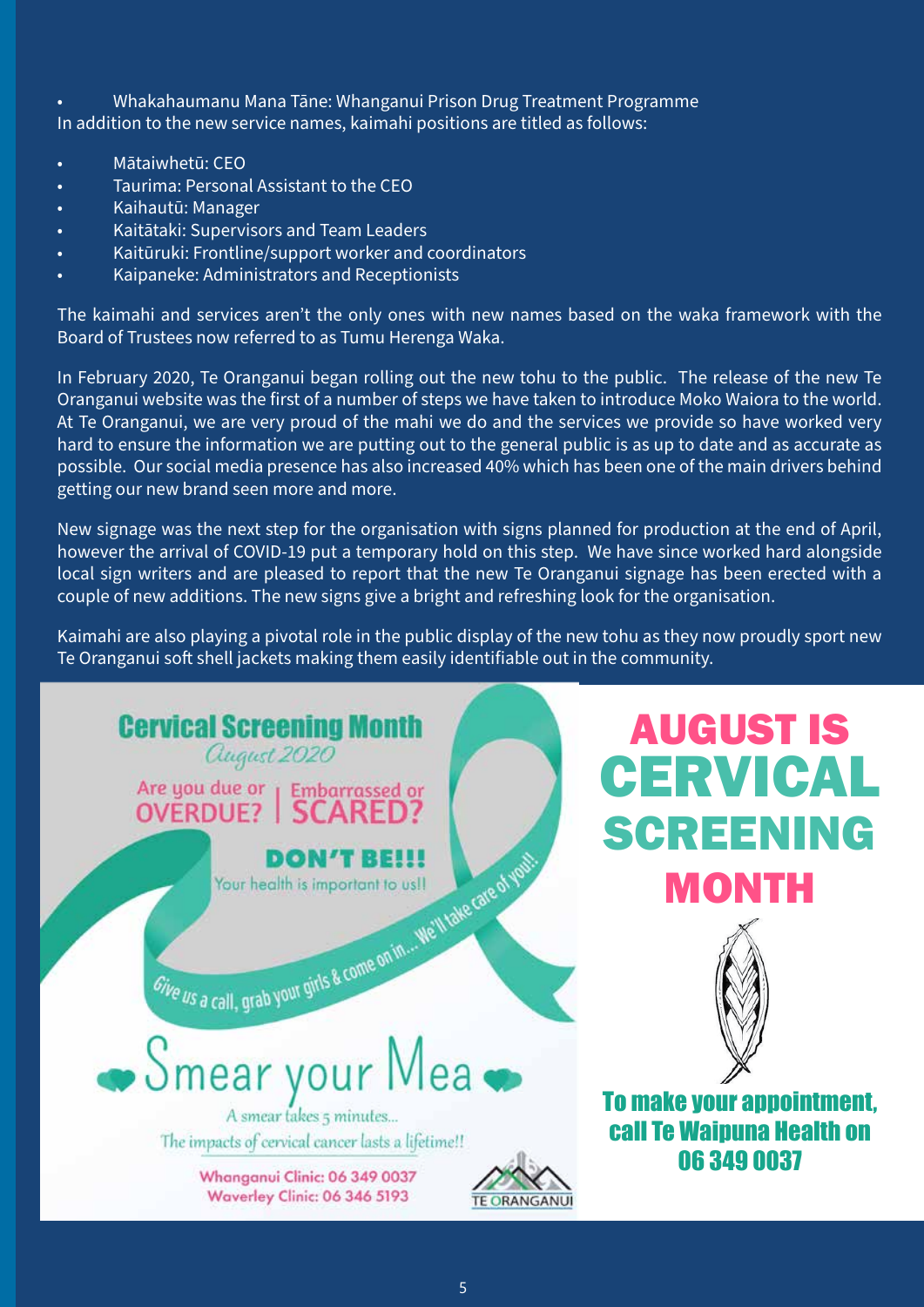#### **TE REO O TE RANGATAHI The voices of our future generations**

Te Reo o te Rangatahi is an initiative that captures the voices and thoughts of rangatahi to feed into strategic decisions and national policies.

March was a busy month for Te Reo o Te Rangatahi with two workshops held with Rangatahi in both Whanganui and the Rangitīkei.

The first workshop was held on Wednesday the 4th of March in Whanganui at Te Oranganui where rangatahi attended from Te Kura o Kokohuia, Whanganui City College, Whanganui High School, Pakohe alternative education, YMCA Central and the rangatahi innovation programme. They were also fortunate to have support from Whanganui Public Health, Stop smoking service, Te Oranganui – Mental health and addictions, kaimahi from Te Rūnanga o Ngā Wairiki Ngāti Apa, Pakohe alternative education, community leaders and Te Puni Kokiri.

Rangatahi from other kura or learning centres enjoyed engaging with one another as well as kaimahi who offered their time to help facilitate discussions with rangatahi. Whakawhanaungatanga was the most important thing for rangatahi and kaimahi. It provides a good opportunity to expand networks amongst kura, kaiako and other kaimahi creating positive relationships.

Rangatahi were asked questions about their health and well-being and gave good insight in to what they think health and well-being means to them.

The second workshop was held on 16th of March in Marton at Te Poho o Tuariki. This workshop targeted rangatahi that live in the Rangitīkei rohe from Marton to Taihape. We saw rangatahi from Taihape Area School, Marton Junction School and Rangitīkei College.

This was a great opportunity to engage with rangatahi who live in the Rangitīkei district and for some it was the first time at Te Poho o Tuariki, previously known as Turakina Maori Girls College. Rangatahi, kaiako and kaimahi thought it was a great day, kaiako were appreciative of the fact that rangatahi fully participated and responded well to the kaimahi/facilitators.

Te Runanga o Nga Wairiki Ngati Apa provided support and allowed the team to host the workshop in their building, the kohanga reo that is yet to open catered for the hui and supplied a beautiful healthy kai for us throughout the day and again, kaimahi from public health, stop smoking service, community leaders, kaiako from the schools and kaimahi from Te Puni Kokiri supported the workshop.

Both workshops were enjoyed by all those involved with rangatahi, kaiako and kaimahi very appreciative and rangatahi looking forward to the day they can participate in another hui like this.

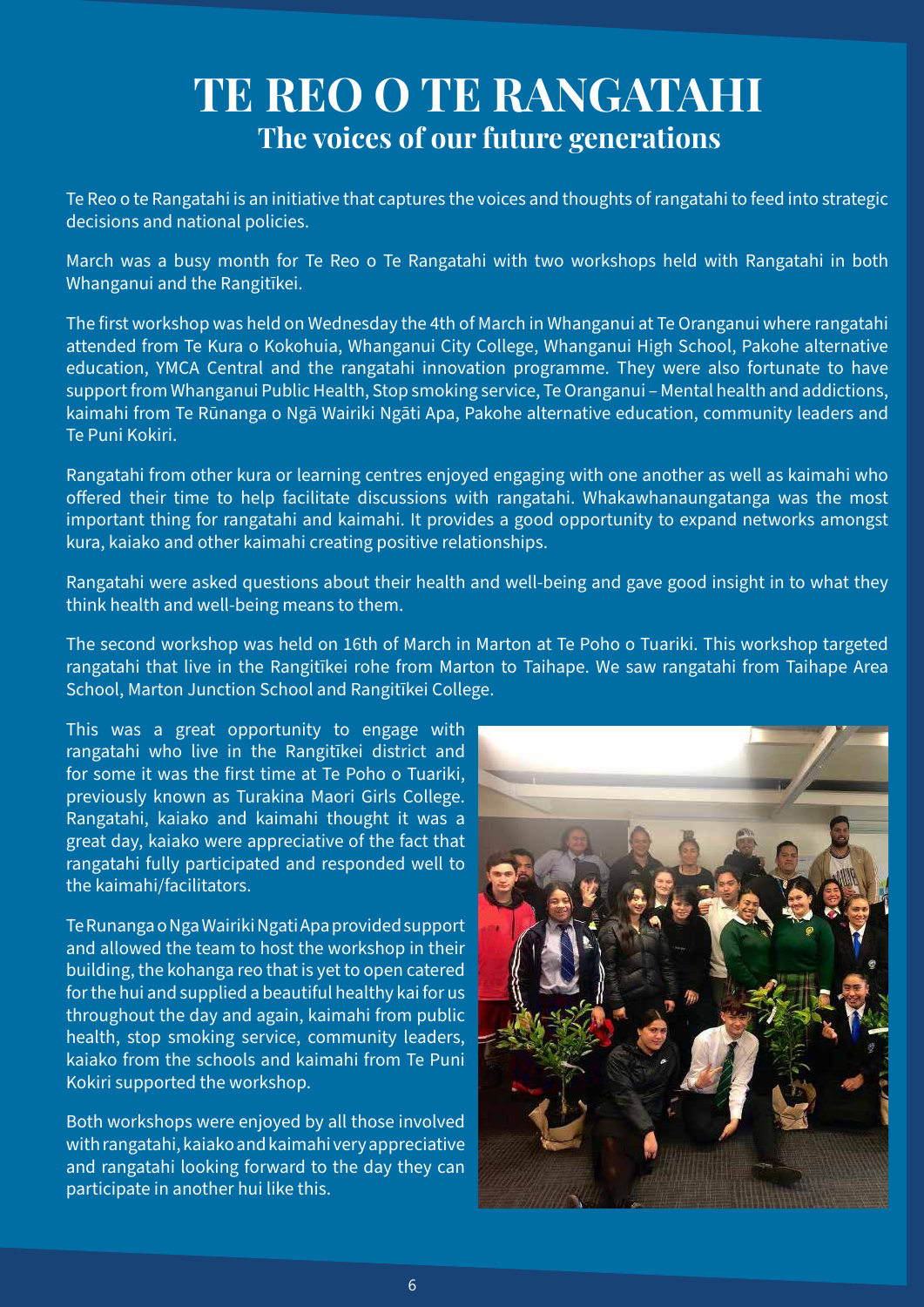

### **A WHOLE OF COMMUNITY APPROACH TO SUICIDE PREVENTION AND WELLBEING**

#### **How might we increase collective wellbeing to prevent suicide?**

In the Whanganui rohe (region) suicide presents above New Zealand rates. The national average of provisional suicide deaths between July 2007 and June 2018 is 11.23. Whanganui's average for the 2017/2018 year is 19. Māori in Whanganui are hospitalised at higher rates than non-Māori following self-harm and those aged 15- 19 have a higher rate than other age groups.

When the renewal of the regional strategic plan for suicide prevention came up in 2017, Whanganui District Health Board CEO, Russell Simpson proposed that the development of a whole of community systems strategy should be held by Healthy Families Whanganui, Ruapehu, Rangitīkei. Simpson acknowledged Healthy Families Whanganui, Rangitīkei, Ruapehu worked collaboratively across communities and sectors to deeply understand issues and then co-design solutions – this mindset was needed if the region is to shift the dial.

"Suicide is a complex problem that requires numerous concurrent approaches, along with effort and focus that is highly coordinated and sustained," says Marguerite McGuckin - Project Manager, Suicide Prevention.

The Healthy Families team went about engaging across rural and urban communities, professionals and practitioners, from mental health workers to teachers, to whānau who have lost someone, to those who have had an attempt, to our young and old.

The emerging themes of over 5000 contributions reflected the importance of social inclusion, continuity of care, role-modelling, a service sector that's joined and easier to navigate as well as Māori world views, systems and approaches among other things.

A strategic framework was developed in partnership with the Change & Innovation Agency. A wellness spectrum and continuum of support was designed so communities and the health sector could design a future reality centred on community wellbeing.

"Part of our critical learning has been that someone reaching out for help can be a shameful experience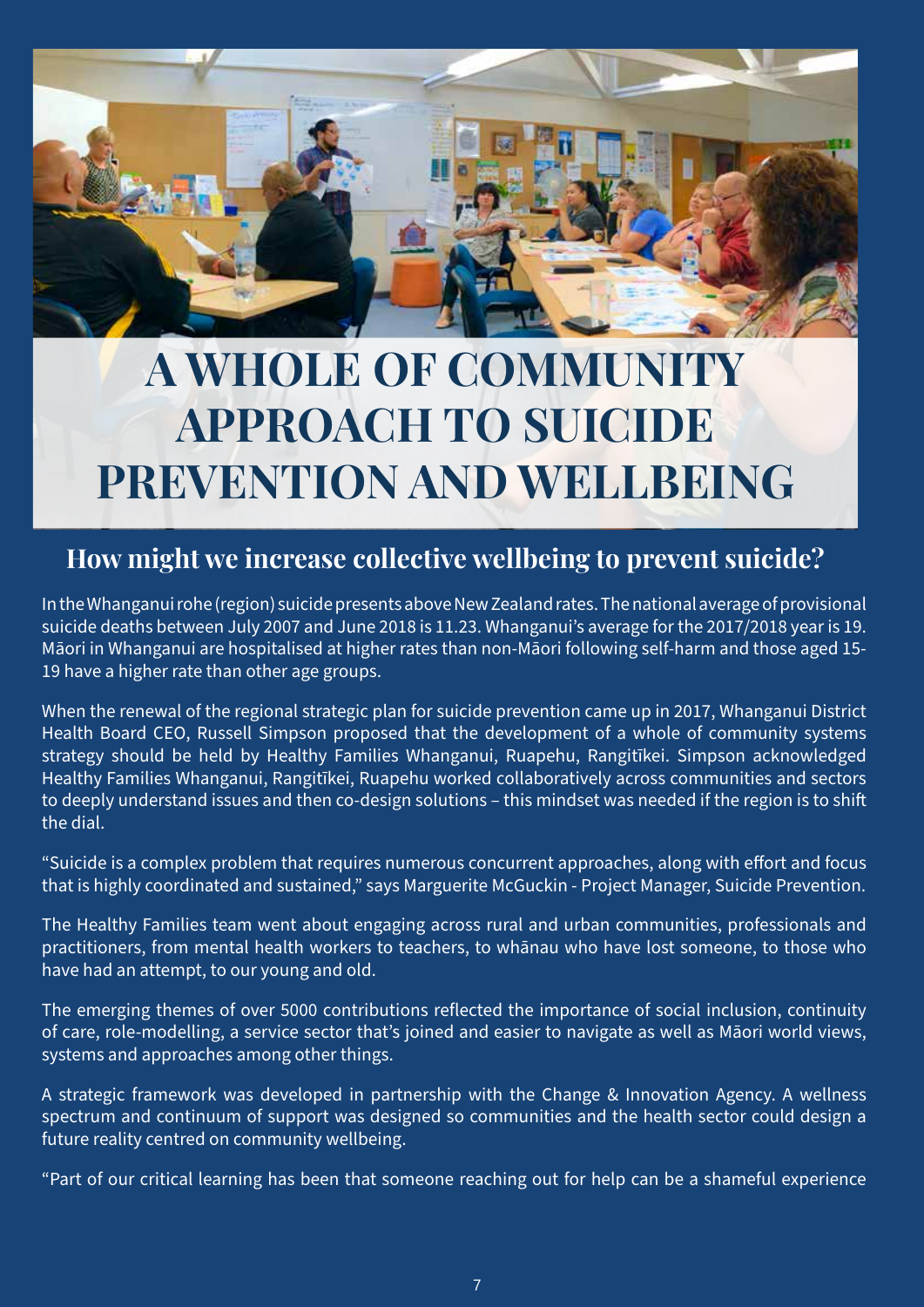

for many people. Assessments have been designed with a clinical lens, rather than a more holistic one. We can see that there's the opportunity to explore a common referral process and common narrative – where kindness and care underpin the engagement process," says Rebecca Davis, Impact Strategist (CIA) and Manager for Healthy Families Whanganui, Rangitīkei, Ruapehu.

Suicidologist Barry Taylor says, "If suicide is the solution, then what is the problem, and are their alternative solutions?" For some communities, those solutions need to explore indigenous systems and models of care, specifically for Māori communities. Sitting alongside the Collective Wellbeing initiative Healthy Families Whanganui, Rangitīkei, Ruapehu and other Māori champions are exploring how traditional practices in contemporary contexts can be used to improve individual wellbeing.

The lessons to date are showing us more and more Māori are interested in exploring alternative and traditional practices that create a deep sense of connection to a source of wellbeing internally and externally. Examples of what we heard from the community are, "We need a functioning village to raise our whānau" and, "I don't need a white clinical room or prescription. I need Tāwhiri on my face and Tangaroa on my feet."

There is great interest and commitment to this type of approach in the region. Different groups are coming

together to contribute to the implementation of the framework. "There is such a willingness from people we approach to trial a different way of doing things, and to understand that this plan needs to be iterative – we need to be constantly learning and reflecting as a collective about what is making a difference and what is compounding hopelessness," says Davis.

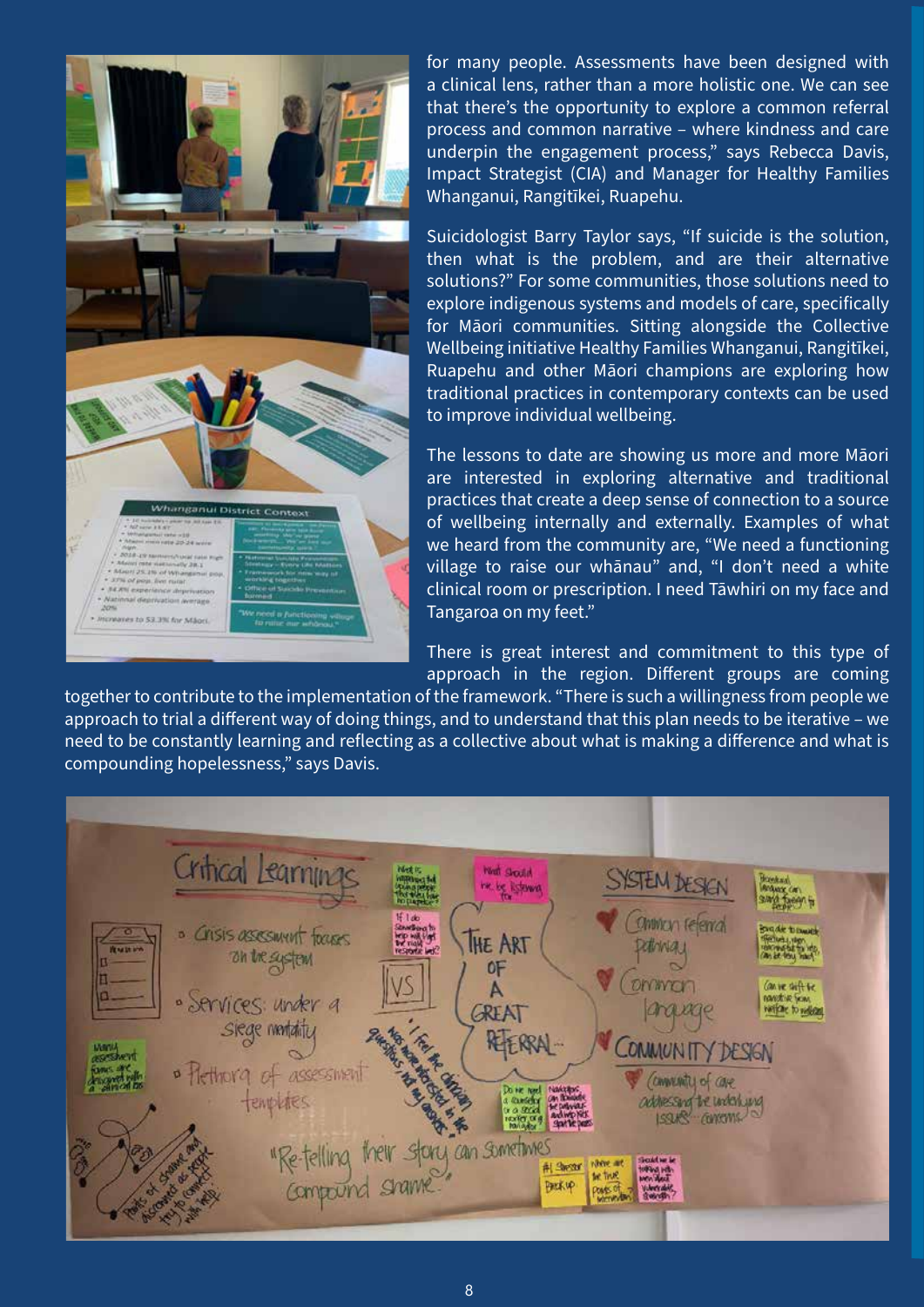### **AWA PŪORO KI TE AO**

A collective of local taonga pūoro practitioners (traditional Māori musical instruments) and Māori health professionals are exploring music as therapy and creativity as a means of bringing community together and promoting well-being through connections to traditional musical art forms.

A Facebook community was established to help people struggling with day to day life during the COVID-19 rāhui (isolation). Called Awa Pūoro Ki Te Ao, the group not only aims to raise awareness of the maramataka (traditional Māori lunar calendar) and taonga pūoro but also contains projects and activities you can do at home to combat tension, anxiety, depression and boredom.

The page has engaged more than 14,000 people, 6,000 of which on a Māori men's mental wellbeing focussed post. The approach for the Facebook community has been adapted from a previous wellness wānanga run by the group at Te Ao Hou Marae into an accessible platform combining activities based on hauora hinengaro (mental health) and mātauranga Māori.

To date, the Awa Pūoro Ki Te Ao online community say they have experienced:

- Reduction in anxiety and mental distress
- Reduction of negative impacts of mental distress
- Improved access to content centred around wellness
- An informal social network surrounding them

"In social innovation, we know that it's often the informal networks that create the feeling of being supported and a protective factor for well-being is connection, especially quality relationships," says Rebecca Davis.

We are currently working with our collaborative partners to increase reach and demonstrate evidence of these practices alongside Awa Pūoro and continue to gather evidence in an effort to increase the well-being of Māori and non-Māori through taonga pūoro.

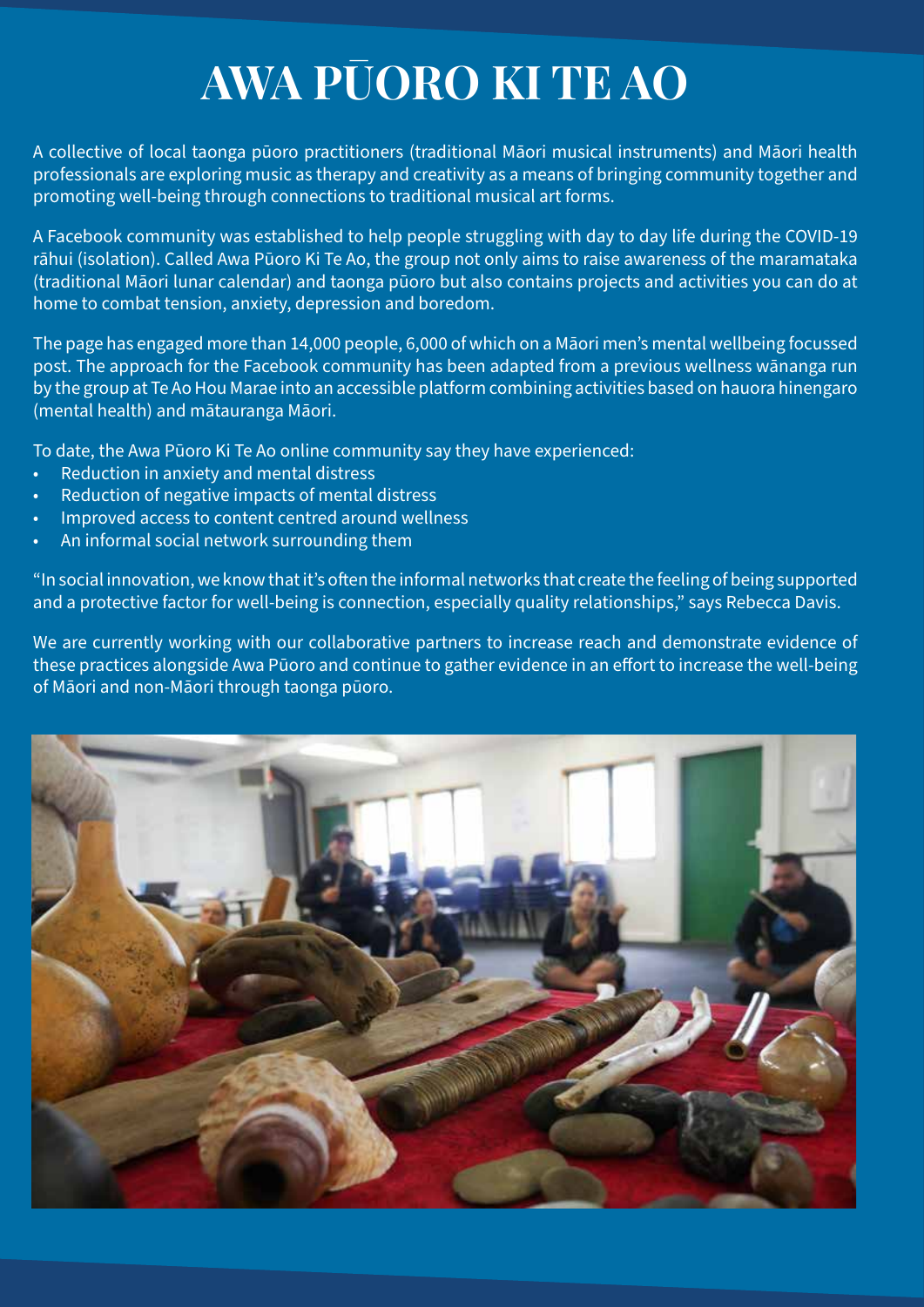### **THE IMPORTANCE OF BOWEL CANCER SCREENING**



*Image credit: Whanganui District Health Board*

The National Bowel Screening Programme (NBSP) has been gradually rolling out across the country since January 2018 and has been a prominent topic of discussion for health professionals and promotions teams in our region since late-2018.

Early last year, the Whanganui DHB assembled the Bowel Screening Equity Working Group; a group of health promotion professionals who drive the bowel screening kaupapa throughout the Whanganui, Rangitīkei, Ruapehu and South Taranaki regions with representation from various health organisations. For Te Oranganui, that representative is Nan Pirikahu-Smith (Ngā Rauru Kītahi, Ngā Wairiki, Whanganui).

Nan is a member of the Toiora Whānau team and works mainly in the Ngā Rauru region providing advocacy and support to whānau in need. Nan has worked in the hauora sector for well over 10 years and has a passion for driving

māori to understand the importance of their own health and wellbeing. This passion is what makes Nan the ideal candidate to be working in a group such as this.

The working group meet regularly and communicate often to ensure that all regions are being reached, that whānau are receiving their bowel screening packs and they also follow-up with whānau who need a little more information about the importance of bowel screening. "So many of our whānau are whakamā about taking the test and some don't even understand the importance of bowel screening so its my job to make sure they understand, and I take that very seriously" says Nan Pirikahu-Smith.

In 2019, the group discovered there were gaps in South Taranaki and had been trying to find ways to cover those gaps when a chance meeting with the Ministry of Health's bowel screening programme director occurred. The Whanganui District Health Board and Te Oranganui continue to work with the Ministry of Health to ensure that all people who are a part of our service are able to be a part of this pilot.

Bowel cancer, like many other types of cancer does not discriminate. Earlier this year, Whanganui's cancer advocate Esther Tinirau (Ngāti Ruaka) went public with her bowel cancer battle in an attempt to encourage whānau to get screened. Esther described her journey thus far talking about the different medical procedures she's endured and the strength she draws from Te Awa Tupua, her whānau and her own inner spirituality and mental resilience. Fortunately for Esther, she has incredible support to help her through this journey.

Alongside fighting her own battle, Esther is also one of many New Zealanders supporting Bowel Cancer New Zealand's call to the government to screen Māori for the disease from age 50.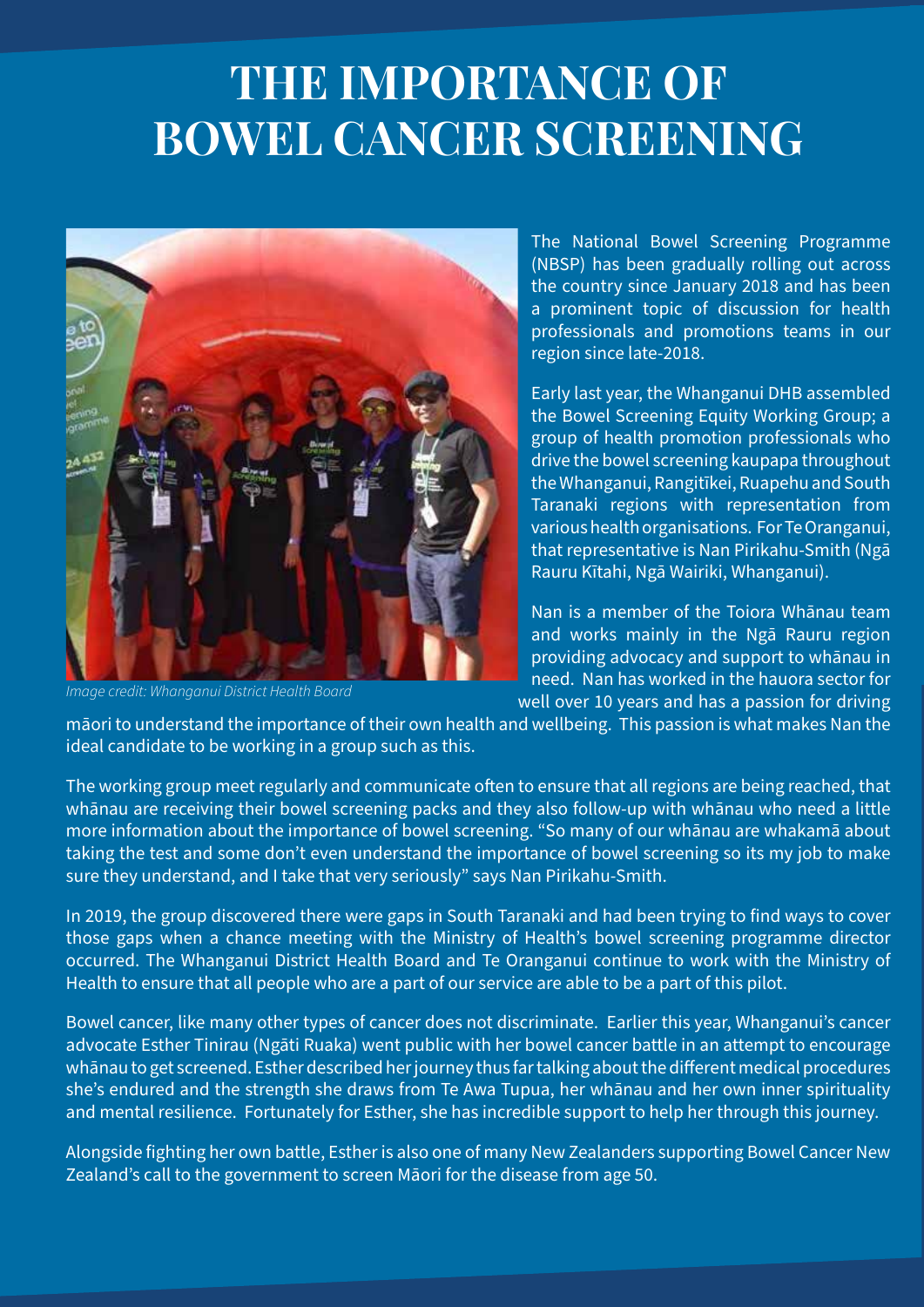Around 12 per cent of New Zealanders aged 50-59 are diagnosed with bowel cancer every year so Bowel Cancer NZ is calling for screening by 2025 for all New Zealanders in their 50s and immediately for Māori in this age group.

Around 22 per cent of Māori diagnosed with bowel cancer are in their 50s compared to 12 percent for New Zealanders overall

You can read more about Esther's journey here: https://www.nzherald.co.nz/wanganui-chronicle/news/article.cfm?c\_id=1503426&objectid=12311441



*Image credit: Whanganui Chronicle*

### **FLU IMMUNISATION SUCCESS**

Te Oranganui have successfully provided flu immunisations to 73% of our registered whānau this year with just under 40% of those immunised being our Māori population.

The arrival for COVID-19 potentially helped to drive this year's immunisation success, but we know for sure that the additional services provided to our rural whānau through pop-up clinics saw a sky rocketing increase in kaumatua and whānau with chronic conditions opting to have their flu immunisation this year.

The results we have seen coupled with the approach Te Oranganui chose to take this year has identified that our whānau are positively impacted when the service is offered away from the clinical confines of a medical environment and bought to their neighbourhood or region where whānau are given the opportunity to approach, ask and receive responses in a place that is most comfortable for them. Moving forward, Te Waipuna Health are going to be looking at holding further pop-up clinics in other parts of the rohe, at events and in spaces where our whānau can be reached. Our priority is always the health and well being of our whānau therefore if being able to take the service to the people will help to strengthen their hauora, we are more than prepared to make it happen.

For dates and locations of future pop-up clinics, keep an eye on our Te Oranganui website and social media accounts.